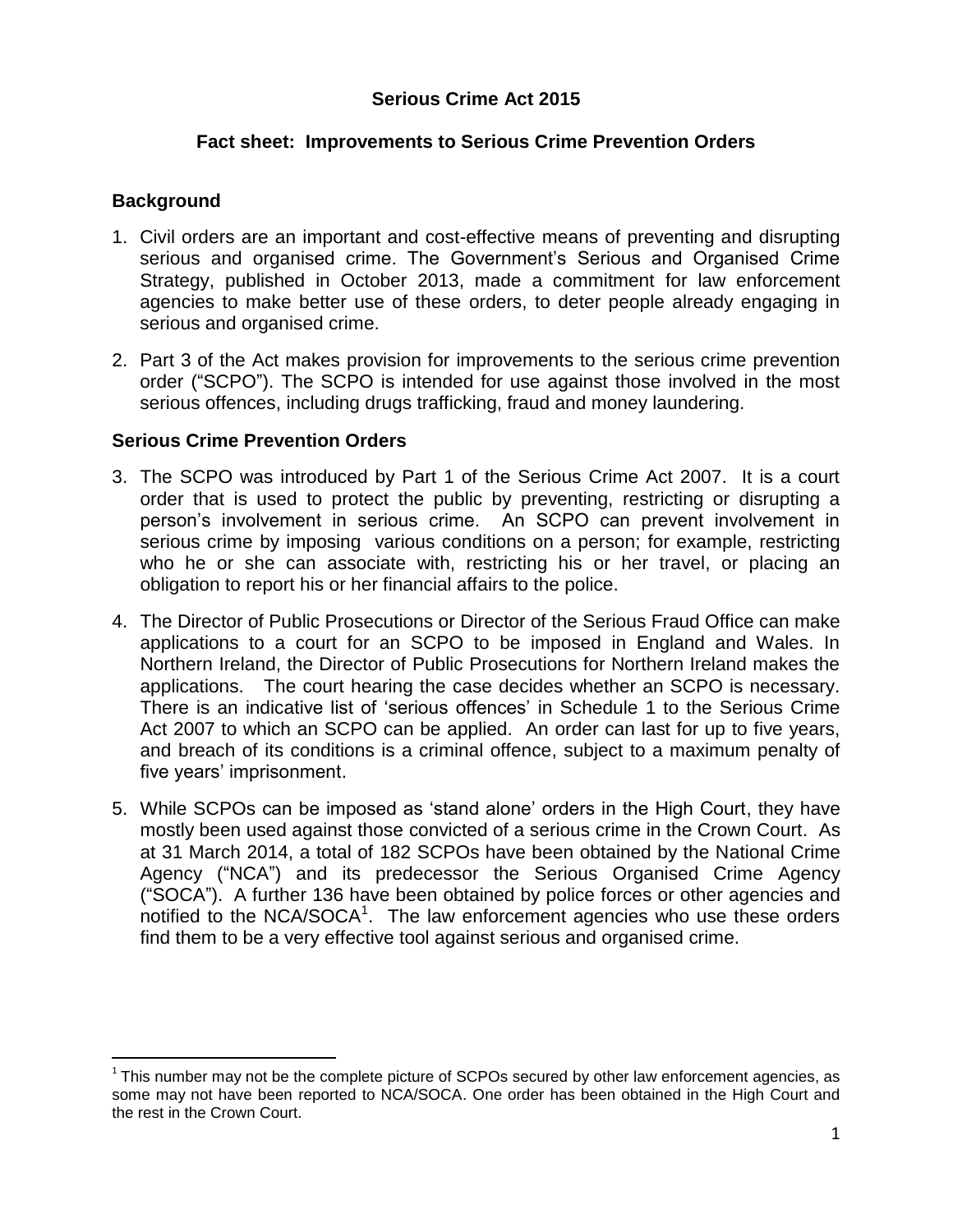# **SCPOs: Case Study**

An offender was part of a highly sophisticated international criminal operation that smuggled 11 million counterfeit cigarettes, five tonnes of hand-rolling tobacco and thousands of litres of wine into the UK. The group evaded over £4 million in excise duty. The operation was run from offices in the East End of London and used purported companies to conceal and facilitate the criminal activity.

The offender was sentenced to 10 years' in prison for cheating the public revenue. An SCPO lasting five years was activated when he was released from prison. The terms of the order are tailored to the offender and the nature of his offending: it is intended to prevent the offender from engaging in business activities that would give him the opportunity to commit further excise fraud offences. He is prohibited from any involvement in businesses dealing in beer, wine, spirits or tobacco. There are further strict restrictions on his business dealings connected to the storage of goods for third parties as this activity was integral to his criminality. The order also places limits on the quantity of cash or excise goods that he is allowed in his possession.

# **Consolidation of the Financial Reporting Order into the Serious Crime Prevention Order**

- 6. The financial reporting order ("FRO") was a 'post conviction' order introduced by Chapter 3 of Part 2 of the Serious Organised Crime and Police Act 2005. While FROs have been used by law enforcement agencies, the total usage is less than expected.
- 7. A limitation of the FRO was that, unlike other 'post conviction' civil orders, breaching the order is a summary only offence and, as such, subject to a maximum penalty of six months' imprisonment. This is not consistent with comparable preventative civil orders. The operational experience of the NCA is that this limited the ability of law enforcement agencies to make sure people comply with the order, and discourages its use.
- 8. The SCPO was introduced after the FRO and there was overlap between the two civil orders. The large majority of FRO and SCPO qualifying offences are the same, they can both be used to impose financial reporting requirements, and they are both used 'post conviction'. However, breach of an SCPO is an either way offence (that is, it can be dealt with by a magistrates' court or the Crown Court) and therefore does not have the drawbacks of the FRO.
- 9. Section 50 of the Act therefore repealed the FRO legislation; henceforth financial reporting requirements will be imposed through an SCPO. This change also simplified the landscape of preventative civil orders and reduced the administrative burden on the agencies who work on applications. Section 50 replicates the information sharing provisions in the Serious Organised Crime and Police Act 2005 so that law enforcement officers can verify the reports of individuals subject to an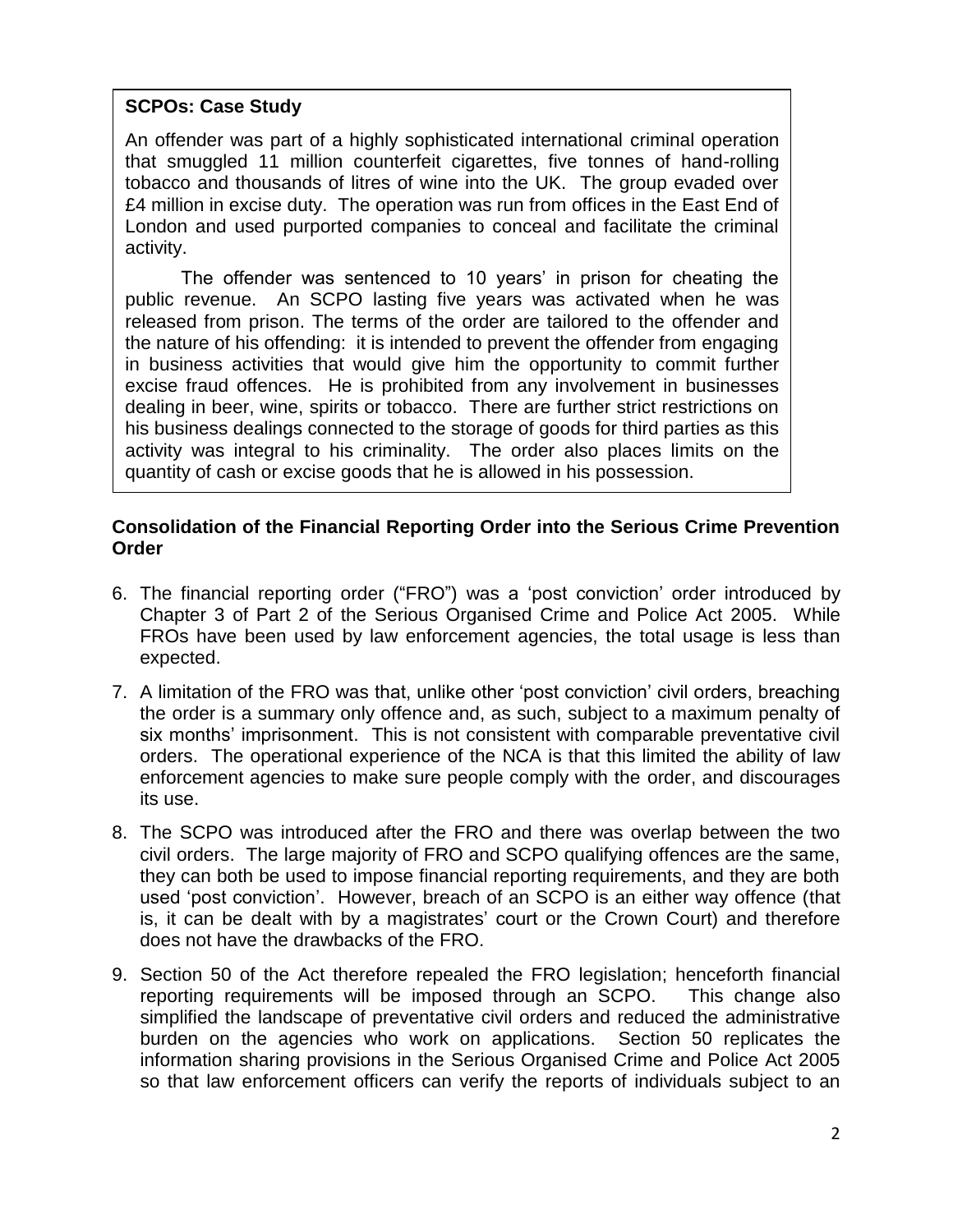SCPO (for example, by seeking information from banks and other financial institutions).

# **FROs: Case Study**

An individual was convicted of money laundering in 2008 and sentenced to three years' imprisonment. Upon his conviction, a confiscation order for £1.3 million pounds was granted and he was made the subject of an FRO.

This individual was released from prison in 2010 and officers from the then Serious Organised Crime Agency met with this individual to explain in detail the requirements imposed upon him under the FRO. He was required to provide the following information on a six monthly basis:

- Details of all bank accounts held including copies of bank statements for the relevant six month reporting period;
- Details of employment including payslips;
- Details of any other forms of income, including rent;
- Details of any expenditure incurred over £1000 during the relevant six month period;
- Details of any assets acquired or transferred to the individual valued at over £1000 during the relevant six month period.

In January 2013, the defendant submitted a report providing details of his employment and bank accounts held over the previous six months. No other information was provided. Routine checks revealed that in November 2012, a vehicle (valued at approximately £10,000) had been transferred to this individual. He was prosecuted and convicted for breach of the terms of the FRO; the offender was sentenced to eight weeks imprisonment, suspended for two years.

#### **Imposing a new SCPO when a person has been convicted of breaching an existing order**

- 10.Breach of an SCPO is a potential indicator of continued involvement in serious crime, but the Crown Court currently does not have the power to impose a new order following a conviction for the breach offence. Although the court can extend an order's duration, this is only up to the five year limit of an order. Section 48 of the Act therefore makes provision for an existing SCPO to be replaced in the event of a conviction for the offence of breaching an SCPO.
- 11.If someone currently subject to an SCPO has been charged with a relevant offence and the order is about to run out, section 49 makes provision for the Crown Court to